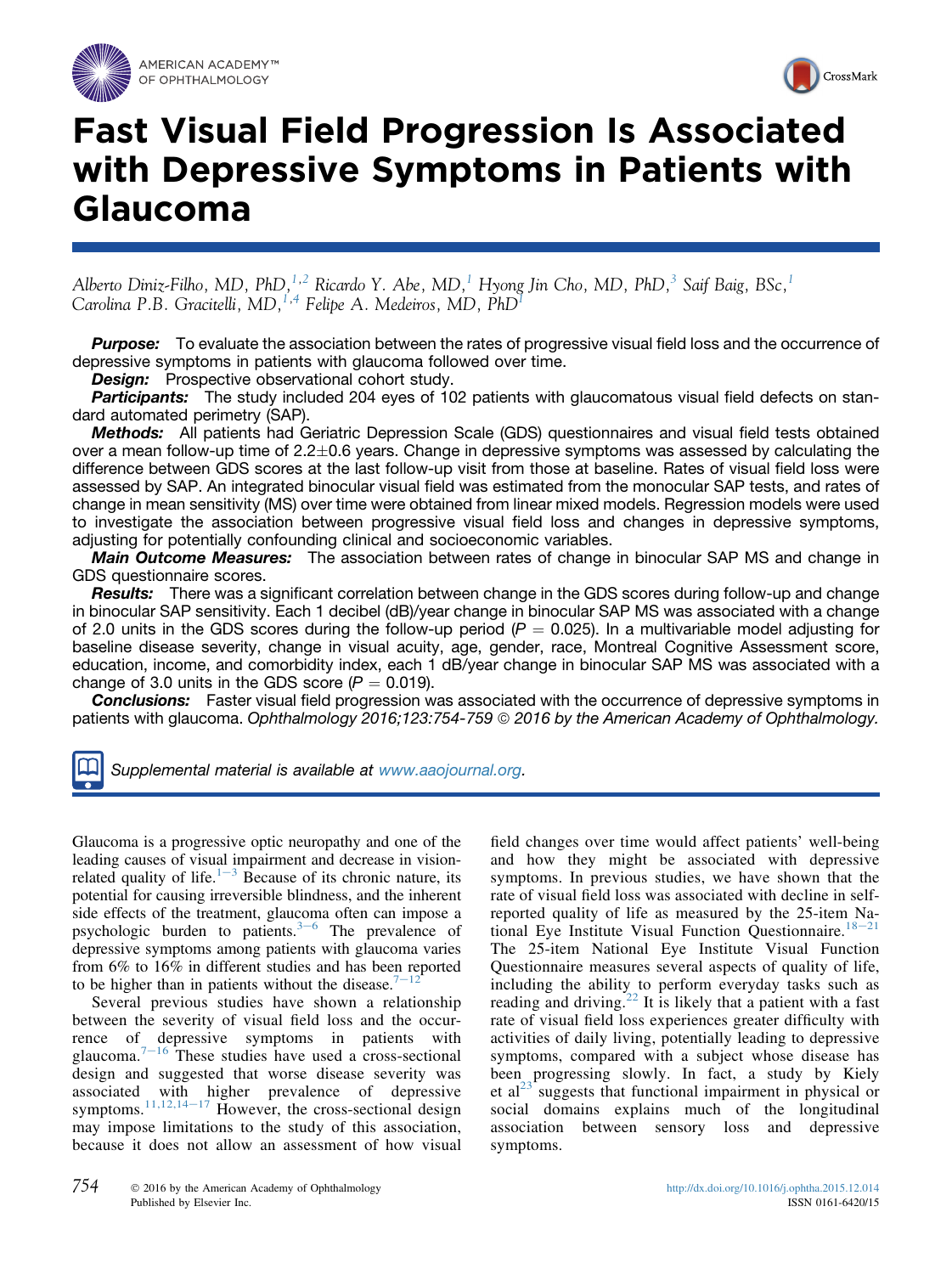In this study, we investigated the relationship between the rate of visual field loss and the occurrence of depressive symptoms in a cohort of patients with glaucoma followed over time.

## Methods

Participants from this study were included in a prospective longitudinal study designed to evaluate functional impairment in glaucoma conducted at the Laboratory of Performance and Visual Function of the University of California San Diego. The institutional review board at the University of California San Diego approved the methods, and written informed consent was obtained from all participants. The study adhered to the laws of the Health Insurance Portability and Accountability Act, and all study methods complied with the Declaration of Helsinki guidelines for human subject research.

All participants underwent a comprehensive ophthalmologic examination, including review of medical history, visual acuity, slit-lamp biomicroscopy, intraocular pressure measurement using Goldmann applanation tonometry, corneal pachymetry, gonioscopy, dilated fundoscopy examination using a 78-diopter lens, stereoscopic optic disc photography, and standard automated perimetry (SAP) using the 24-2 Swedish Interactive Threshold Algorithm Standard of the Humphrey Field Analyzer II, model 750 (Carl Zeiss Meditec, Inc, Dublin, CA). Only subjects with open angles on gonioscopy were included. Patients with coexisting retinal disease, uveitis, or nonglaucomatous optic disc neuropathy were excluded from the study.

Glaucoma was defined by the presence of 2 or more consecutive abnormal SAP test results at baseline, defined as a pattern standard deviation with  $P < 0.05$  and/or glaucoma hemifield test results outside normal limits, and evidence of glaucomatous optic neuropathy based on masked assessment of stereophotographs. A subject was considered to have glaucoma if damage was present in at least 1 eye.

The presence of depressive symptoms was evaluated with the Geriatric Depression Scale (GDS) questionnaire. For inclusion in the study, subjects were required to have completed a baseline and a follow-up GDS questionnaire over a minimum period of 1 year. In addition, they were required to have had at least 3 visual fields during the corresponding period. Data for this study were obtained during the period extending from March 2011 to April 2015. During follow-up, each patient was treated at the discretion of the attending ophthalmologist.

#### Monocular and Binocular Visual Fields

Monocular SAP was performed using the 24-2 Swedish Interactive Threshold Algorithm Standard test at all visits during the follow-up period. Only reliable tests ( $\leq$ 33% fixation losses and  $\leq$ 15% falsepositives) were included. In addition, visual fields were reviewed and excluded in the presence of artifacts, such as eyelid or rim artifacts, fatigue effects, inattention, or inappropriate fixation. Visual fields also were reviewed for the presence of abnormalities that could indicate diseases other than glaucoma, such as homonymous hemianopia. To evaluate binocular visual field (BVF) loss, sensitivities of the monocular SAP threshold sensitivities of the right and left eyes were used to calculate an integrated BVF. The sensitivity for each point of the BVF was estimated using the binocular summation model described by Nelson-Quigg et al.<sup>24</sup> Evaluation of rates of visual field change was performed using the mean sensitivity (MS) of the BVF. The MS was calculated

as the average of the BVF threshold sensitivities for the integrated field.

#### Geriatric Depression Scale

The GDS questionnaire is a self-reported tool that has been validated for screening depression in the elderly and is used commonly as part of a geriatric assessment.<sup>25</sup> The 15-item GDS consists of 15 dichotomous (yes/no) questions about depressive symptoms in the past week (Fig 1, available at www.aaojournal.org). One point is assigned to each answer, and the cumulative score is rated on a scoring grid, so possible scores range from 0 to 15. Scores  $>5$ are suggestive of depression, and scores  $\geq 10$  almost always are indicative of depression. A more detailed scoring also can be used to stage depression: from 5 to 8 is indicative of mild depression, from 9 to 11 is indicative of moderate depression, and from 12 to 15 is indicative of severe depression. We obtained an estimate of the change in the occurrence of depressive symptoms by subtracting the final GDS score from the baseline GDS score. Therefore, an increase in the scores indicated increased incidence of depressive symptoms during follow-up.

#### Demographic, Clinical, and Socioeconomic Variables

Socioeconomic and clinical questionnaires also were administered to patients at the time of the baseline GDS. These questionnaires contained a survey about demographics, history of ocular and medical conditions, degree of education, and income level. Because depressive symptoms can have multiple causes and several factors might contribute to depression, these factors were included as potential confounding factors in the analysis of the relationship between change in GDS scores and progressive field loss. Variables were categorized for inclusion in the multivariable models as degree of education (at least graduate school degree [yes/no]), income (<\$25 000/year [yes/no]), use of antidepressants (yes/no), and use of topical nonselective betablockers (yes/no). For comorbidities, we investigated the presence or history of the following conditions: diabetes mellitus, arthritis, autoimmune diseases, high blood pressure, heart disease, asthma, stroke, and cancers. A simple summation score was used to create a comorbidity index.<sup>19</sup> All subjects also completed the Montreal Cognitive Assessment (MoCA) test. The MoCA test is a 30-point cognitive screening tool developed to detect mild cognitive impairment. Change in visual acuity during follow-up was calculated as the difference between the logarithm of the minimum angle of resolution (logMAR) visual acuity at the last follow-up visit and baseline visit for each eye. The eye with better visual acuity at baseline was considered as the better eye for the purpose of analysis of change in visual acuity.

## Statistical Analysis

Rates of visual field loss from SAP were obtained by linear mixed models. $26-28$  A univariable linear regression model then was used initially to evaluate the relationship between change in GDS scores and rates of visual field loss. Subsequently, the relationship was studied after adjustment for potentially confounding factors, such as visual acuity, age, gender, race, disease severity, use of antidepressants, use of topical nonselective beta-blockers, presence of comorbidities, degree of cognitive impairment, and socioeconomic variables.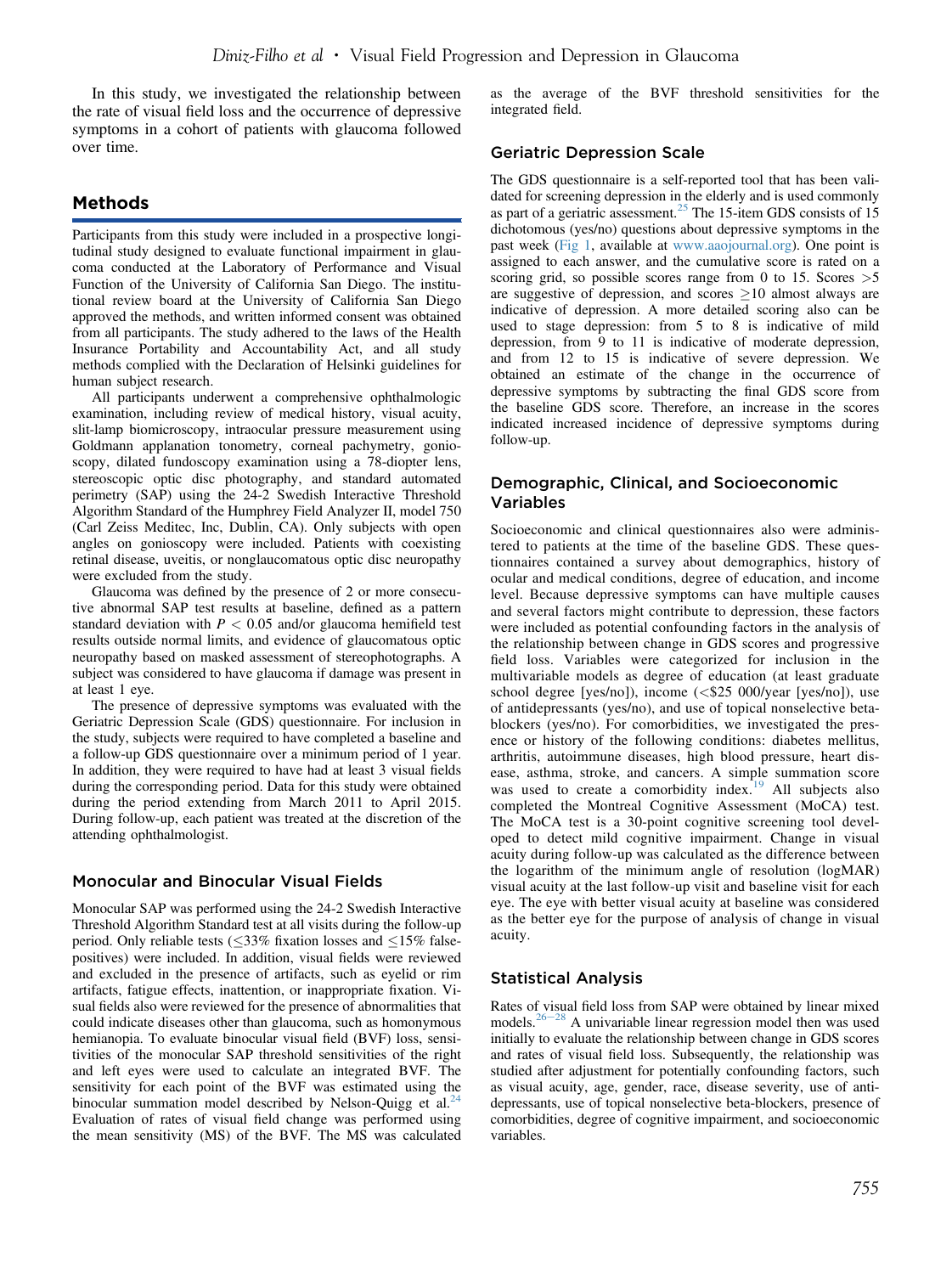Table 1. Baseline Demographic and Clinical Characteristics of Subjects Included in the Study ( $n = 102$ )

| Characteristic                                     | Value           |  |
|----------------------------------------------------|-----------------|--|
| Age, yrs                                           | $67.4 \pm 12.2$ |  |
| Gender, n (%) female                               | 47 (46.1)       |  |
| Race, n (%)                                        |                 |  |
| White                                              | 54 (52.9)       |  |
| African American                                   | 34 (33.3)       |  |
| Asian                                              | 9(8.8)          |  |
| MD SAP 24-2 (worse eye), dB                        | $-4.6 \pm 6.2$  |  |
| MD SAP 24-2 (better eye), dB                       | $-1.8 + 4.0$    |  |
| Binocular MS SAP 24-2, dB                          | $29.2 \pm 3.7$  |  |
| Visual acuity (worse eye), logMAR                  | $0.01 + 0.12$   |  |
| Visual acuity (better eye), logMAR                 | $-0.05 + 0.10$  |  |
| GDS score                                          | $2.3 + 2.6$     |  |
| Educational level (at least college degree), n (%) | 88 (86.3)       |  |
| Income $($25000), n ($)$                           | 13 (12.8)       |  |
| Use of antidepressants, $n$ $(\%)$                 | 11 (10.8)       |  |
| Use of topical nonselective beta-blockers, n (%)   | 29 (28.4)       |  |
| MoCA score                                         | $27.8 \pm 2.2$  |  |
| Comorbidity index                                  | $1.5 + 1.3$     |  |

 $dB =$  decibels; GDS = Geriatric Depression Scale; logMAR = logarithm of the minimum angle of resolution;  $MD =$  mean deviation;  $MoCA =$ Montreal Cognitive Assessment;  $MS =$  mean sensitivity;  $SAP =$  standard automated perimetry.

Values are presented as mean  $\pm$  standard deviation, unless otherwise noted.

All statistical analyses were performed using commercially available software, Stata version 13 (StataCorp LP, College Station, TX). The alpha level (type I error) was set at 0.05.

### Results

The study included 204 eyes of 102 subjects with glaucomatous visual field loss. Table 1 shows the clinical and demographic characteristics of the included subjects. Mean age at baseline was  $67.4 \pm 12.2$  years. There were 55 male subjects (53.9%) and 47 female subjects (46.1%). At baseline, average mean deviation

(MD) of the worse and better eyes of patients with glaucoma were  $-4.6\pm6.2$  decibels (dB) and  $-1.8\pm4.0$  dB, respectively. However, there was a wide range of MD values of visual fields included in the study, ranging from  $-26.4$  to 2.6 dB. The average binocular MS at baseline was  $29.2 \pm 3.7$  dB. Baseline GDS score was  $2.3 \pm 2.6$  units, ranging from 0 to 8 units.

Subjects were followed for an average of  $2.2\pm0.6$  years (range,  $1.0-3.9$  years), from the date of the first visual field to the date of the last visual field closest to the GDS questionnaire. The median number of available SAP visual field tests during follow-up was 7 (interquartile range,  $4-10$ ). Mean rate of change in binocular MS was  $-0.3\pm0.3$  dB/year (range,  $-1.5$  to 0.1 dB/year). Mean change in GDS scores was  $-1.2\pm 2.5$  units (range,  $-8$  to 5 units). Table 2 shows results of univariable models investigating factors associated with change in GDS scores over time. There was a significant relationship between change in the GDS scores during follow-up and rates of change in binocular SAP sensitivity. Each 1 dB/year faster decline in binocular SAP MS was associated with an increase of 2.0 units in the GDS scores during the follow-up period (95% confidence interval [CI], 0.3–3.7;  $P = 0.025$ ; R<sup>2</sup>=5.0%). When rates of visual field change were assessed by the SAP MD values of the better eye, as defined by the eye with higher SAP MD (less field defect) at baseline, the relationship was similar. Each 1 dB/year faster rate of progression in SAP MD of the better eye was associated with a 1.8-unit increase in GDS scores over time (95% CI, 0.3–3.3;  $P = 0.017$ ;  $R^2 = 5.5\%$ ). No statistically significant association was seen between change in SAP MD of the worse eye and change in GDS scores ( $P = 0.281$ ).

Baseline disease severity and change in visual acuity were not significantly associated with change in GDS scores during followup. Age, gender, and race also were not significantly associated with change in GDS scores over time in the univariable models. There was also no relationship between change in GDS scores and the variables education, income, use of antidepressants, use of topical nonselective beta-blockers, MoCA score, and the comorbidity index.

In the multivariable model adjusting for potentially confounding variables, the rate of change in binocular MS was still significantly associated with change in the GDS scores (Table 2). Each 1 dB/year faster decline in binocular SAP MS was associated with an increase of 3.0 units in the GDS scores  $(95\% \text{ CI}, 0.5-5.5;$  $P = 0.019$ ) (Fig 2). In the multivariable model using the rate of

Table 2. Results of the Univariable and Multivariable Regression Models for Explaining Change in Geriatric Depression Scale Score in Patients with Glaucoma

|                                                              | Univariable Model            |         | Multivariable Model          |         |
|--------------------------------------------------------------|------------------------------|---------|------------------------------|---------|
| Characteristic                                               | Coefficient (95% CI)         | P Value | Coefficient (95% CI)         | P Value |
| Rate of change in binocular MS, per 1 dB/yr faster loss      | 2.0 $(0.3 \text{ to } 3.7)$  | 0.025   | $3.0$ (0.5 to 5.5)           | 0.019   |
| Baseline binocular MS, per 1 dB lower                        | $0.1$ (0.0 to 0.2)           | 0.191   | $0.0$ (-0.2 to 0.2)          | 0.878   |
| Change in visual acuity of better eye, per 0.1 logMAR higher | $0.0$ (-0.6 to 0.5)          | 0.954   | $-0.1$ ( $-0.7$ to 0.4)      | 0.671   |
| Age, per 1 decade older                                      | $-0.1$ ( $-0.5$ to 0.3)      | 0.541   | $-0.4$ ( $-0.9$ to 0.1)      | 0.093   |
| Gender, female                                               | $0.4$ (-0.6 to 1.4)          | 0.446   | $0.3$ (-0.7 to 1.3)          | 0.556   |
| Race, white                                                  | $0.5$ (-0.6 to 1.6)          | 0.352   | $0.3$ (-1.1 to 1.7)          | 0.707   |
| Educational level, at least college degree                   | $-0.4$ ( $-1.9$ to 1.0)      | 0.549   | $-0.4$ ( $-2.1$ to 1.2)      | 0.599   |
| Income, $<$ \$25 000                                         | $-0.6$ ( $-2.1$ to 0.9)      | 0.428   | $-1.0$ ( $-2.5$ to 0.6)      | 0.214   |
| Use of antidepressants, yes                                  | 1.3 $(-0.3 \text{ to } 2.9)$ | 0.108   | 1.6 $(-0.1 \text{ to } 3.4)$ | 0.072   |
| Use of topical nonselective beta-blockers, yes               | $0.6$ ( $-0.5$ to 1.7)       | 0.270   | $0.4$ (-0.8 to 1.6)          | 0.506   |
| MoCA score, per 1 unit lower                                 | $-0.1$ ( $-0.3$ to 0.2)      | 0.550   | $-0.1$ ( $-0.4$ to 0.2)      | 0.412   |
| Comorbidity index, per 1 unit higher                         | $-0.1$ ( $-0.5$ to 0.3)      | 0.789   | $-0.1$ ( $-0.6$ to 0.4)      | 0.826   |

 $CI =$  confidence interval;  $dB =$  decibel; logMAR = logarithm of the minimum angle of resolution; MoCA = Montreal Cognitive Assessment; MS = mean sensitivity.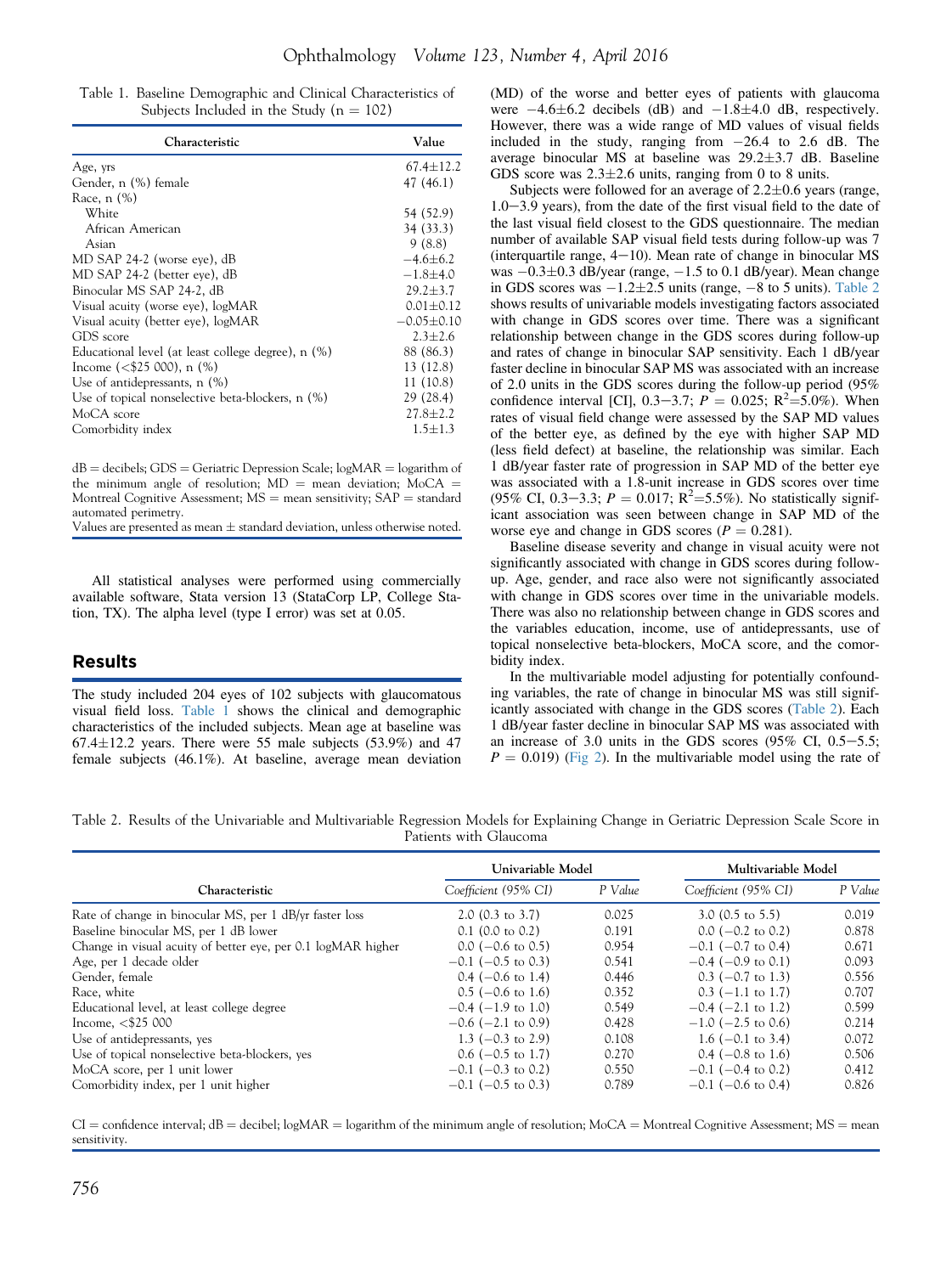

Figure 2. Predicted changes with 95% confidence interval (CI) in the Geriatric Depression Scale (GDS) score for different values of rate of change in binocular standard automated perimetry (SAP) mean sensitivity (MS) (decibels [dB]/year).

change in SAP MD values of the better eye, each 1 dB/year faster decline in SAP MD values of the better eye was associated with an increase of 2.8 units in the GDS scores (95% CI, 0.5–5.0;  $P =$ 0.015).

## **Discussion**

In this study, we showed that rates of visual field change as assessed by SAP were significantly associated with depressive symptoms in patients with glaucoma followed over time. Patients with rapidly progressing disease showed an increase in the incidence of depressive symptoms, as assessed by changes in a previously validated depression scale. To the best of our knowledge, such association has not been demonstrated in the literature. Our findings indicate that assessment of rates of visual field progression in glaucoma may be important for indicating patients at risk for developing depressive symptoms over time.

Patients with rapid visual field progression had greater change in GDS scores compared with those with slower field changes over time. In the univariable model, each 1 dB per year faster loss in binocular SAP MS was associated with a change of 2.0 units in the GDS scores during followup. This finding indicates that faster visual field loss can increase the occurrence of depressive symptoms in patients with glaucoma. It is possible that increased difficulties with activities of daily living or impaired social engagement could explain this association. $^{23}$  In fact, in previous studies we demonstrated that faster rates of visual field loss were associated with longitudinal decline in self-reported quality of life. $18-21$  Patients with relatively slower visual field progression may have more time to adapt to their limited functional status by developing compensatory strategies that might decrease the impact of the disease and, therefore, would have lower chance of developing or reporting depressive symptoms.

It should be noted that despite the statistically significant association with change in GDS scores, rates of visual field change explained only a relatively small proportion of the change seen in the responses to GDS questionnaires over time. This is probably explained by the multifactorial cause of this condition. Nevertheless, rates of visual field loss were still significantly associated with depressive symptoms after adjustment for confounding factors. Each 1 dB loss in binocular SAP MS per year was associated with a change of 3.0 units in the GDS score in the multivariable model.

Depression is one of the leading causes of disability, and most studies have reported a higher prevalence of depression in patients with glaucoma compared with con-<br>trols.<sup>7,9-12</sup> Glaucoma was a significant predictor of Glaucoma was a significant predictor of depression after adjustment for demographic factors and comorbidities in a nationally representative population sample, but not after adjustment for self-reported general health condition.<sup>12</sup> The same study showed that, among participants with glaucoma, self-reported measures of vision were significant risk factors for depression, whereas objective measures of vision were not.<sup>12</sup> Jampel et al<sup>14</sup> reported that symptoms of depression were related to worse self-reported visual function in patients with newly diagnosed glaucoma from the Collaborative Initial Glaucoma Treatment Study. However, the same study failed to correlate monocular objective measures of visual function with most of the symptoms of depression.<sup>14</sup> Although these results may seem to contrast to the positive relationship between rates of visual field change and depressive symptoms found in our study, the differences might be explained, at least in part, by the different study designs. Previous investigations have used cross-sectional data, which may be affected by the wide inter-individual variability in subjective perceptions about the impact of disease on well-being.<sup>11,12,14–17</sup> In addition, the impact of disease severity on a patient's quality of life may be affected by the possible development of compensatory mechanisms, as described previously. By using a longitudinal design, this study may be able to provide a better evaluation of how functional loss in glaucoma would affect quality of life and patient well-being. In fact, we demonstrated that rates of visual field loss were more important in predicting change in depressive symptoms than disease severity as assessed in a single point in time.

#### Study Limitations

The present study has limitations. The average follow-up time was relatively short, considering the long-term duration of a disease such as glaucoma. Despite that, we found statistically significant and relevant associations between longitudinal changes in SAP and GDS scores, but longerterm follow-up may provide us with improved estimates of this relationship. Another limitation of our study is that we included only baseline values for a number of potentially confounding clinical and socioeconomic variables, such as comorbidities. It probably would have been better to assess whether change occurred in these variables over the duration of follow-up. However, investigating change in the impact of comorbidities over time would be an extremely difficult if not impossible task to conduct because of the many variables that could affect it, such as change in the severity of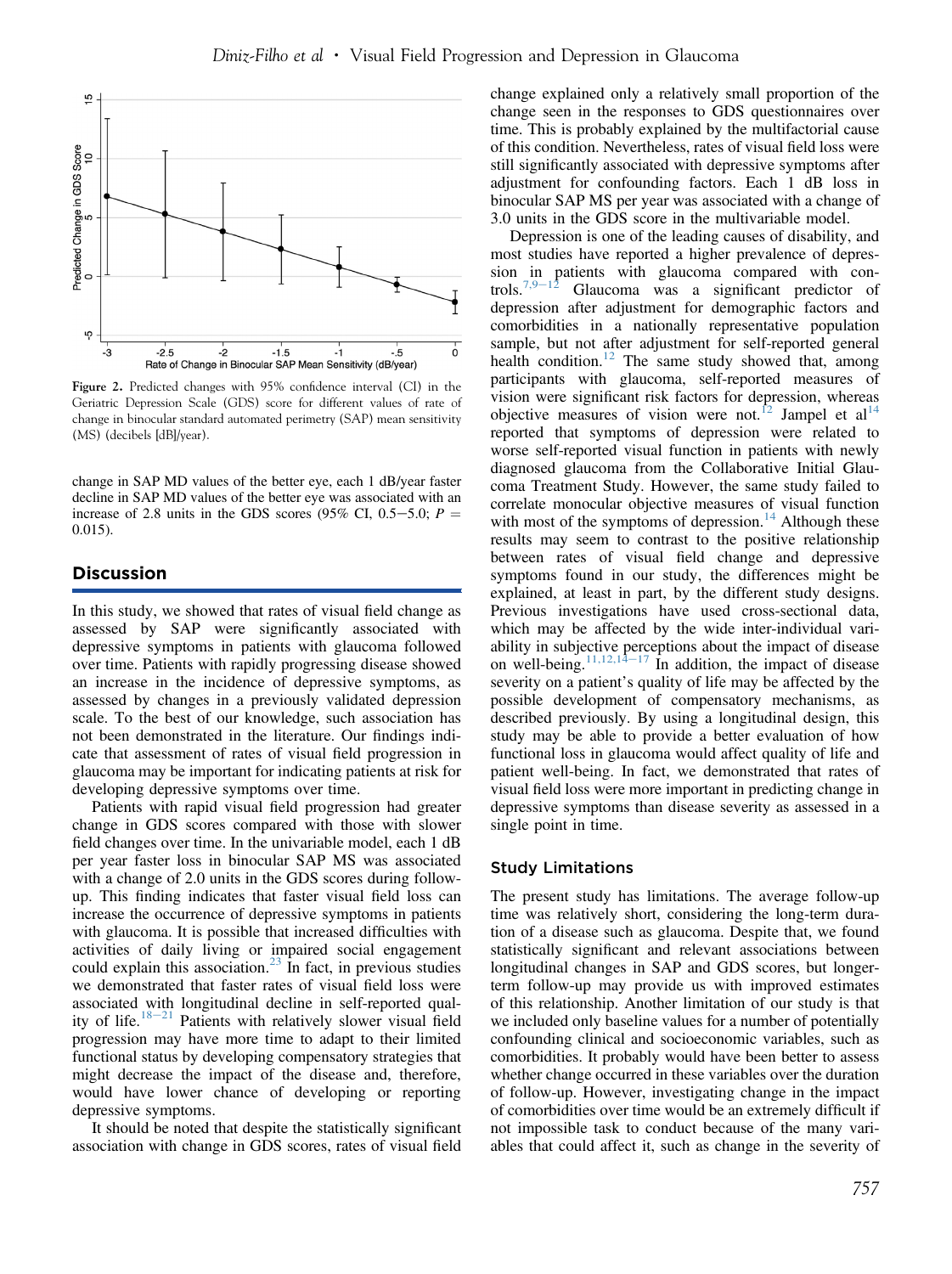many conditions, impact of a variety of treatments, and their side effects. Although we evaluated the impact of baseline MoCA scores on GDS changes over time, longitudinal changes in cognitive status also could be a potential confounding factor affecting the report of depressive symptoms. However, repeated MoCA evaluations were available during follow-up for 80 (78.4%) of the 102 subjects, and there was no significant relationship between change in MoCA scores and change in GDS scores ( $P = 0.199$ ). When the multivariable model also included change in MoCA scores in this restricted sample, rates of visual field progression were still significantly associated with change in GDS scores ( $P = 0.013$ ). Another limitation of our study is that we did not perform longitudinal systematic lens opacity grading to evaluate a possible effect of worsening cataracts in explaining the occurrence of depressive symptoms. However, there was no significant relationship between change in visual acuity and change in GDS scores in our population. Therefore, we believe that cataract most likely did not have a significant impact in explaining the relationships found in our study.

It could be argued that the change in depressive symptoms for some patients in our study may have occurred simply from the fact that they may have been informed by the attending physician of the progression or stability of their visual fields. However, it is likely that our study replicated what usually happens in clinical practice, and the reported associations likely are to be of clinical relevance. However, the report of depressive symptoms by patients might have been affected by the timing of application of the GDS questionnaires. For example, if in a discussion with the physician a patient was told about visual field progression and the GDS questionnaire happened to be applied shortly thereafter, this patient might have reported a higher prevalence of depressive symptoms at that point than he or she would report if questioned at a later point in time. Unfortunately, we were not able to control the timing of questionnaire application in relation to patient-physician interactions. Future studies should attempt to clarify this issue.

In conclusion, fast visual field loss was significantly associated with the incidence of depressive symptoms in patients with glaucoma. Our findings suggest that rates of change may be indicative of the risk for developing depressive symptoms in patients with glaucoma, and they emphasize the need for an accurate and precise assessment of rates of change in monitoring this disease.

# References

- 1. Weinreb RN, Aung T, Medeiros FA. The pathophysiology and treatment of glaucoma: a review. JAMA 2014;311:1901–11.
- 2. Tham YC, Li X, Wong TY, et al. Global prevalence of glaucoma and projections of glaucoma burden through 2040: a systematic review and meta-analysis. Ophthalmology 2014;121:2081–90.
- 3. Jampel HD, Schwartz A, Pollack I, et al. Glaucoma patients' assessment of their visual function and quality of life. J Glaucoma 2002;11:154–63.
- 4. Nelson P, Aspinall P, Papasouliotis O, et al. Quality of life in glaucoma and its relationship with visual function. J Glaucoma 2003;12:139–50.
- 5. Spaeth G, Walt J, Keener J. Evaluation of quality of life for patients with glaucoma. Am J Ophthalmol 2006;141(1 Suppl): S3–14.
- 6. Kong XM, Zhu WQ, Hong JX, Sun XH. Is glaucoma comprehension associated with psychological disturbance and vision-related quality of life for patients with glaucoma? A cross-sectional study. BMJ Open 2014;4: e004632.
- 7. Mabuchi F, Yoshimura K, Kashiwagi K, et al. High prevalence of anxiety and depression in patients with primary open-angle glaucoma. J Glaucoma 2008;17:552–7.
- 8. Lin HC, Chien CW, Hu CC, Ho JD. Comparison of comorbid conditions between open-angle glaucoma patients and a control cohort: a case-control study. Ophthalmology 2010;117:2088–95.
- 9. Yochim BP, Mueller AE, Kane KD, Kahook MY. Prevalence of cognitive impairment, depression, and anxiety symptoms among older adults with glaucoma. J Glaucoma 2012;21:  $250-4.$
- 10. Zhou C, Qian S, Wu P, Qiu C. Anxiety and depression in Chinese patients with glaucoma: sociodemographic, clinical, and self-reported correlates. J Psychosom Res 2013;75:75–82.
- 11. Skalicky S, Goldberg I. Depression and quality of life in patients with glaucoma: a cross-sectional analysis using the Geriatric Depression Scale-15, assessment of function related to vision, and the Glaucoma Quality of Life-15. J Glaucoma 2008;17:546–51.
- 12. Wang SY, Singh K, Lin SC. Prevalence and predictors of depression among participants with glaucoma in a nationally representative population sample. Am J Ophthalmol 2012;154: 436–444 e2.
- 13. Wilson MR, Coleman AL, Yu F, et al. Depression in patients with glaucoma as measured by self-report surveys. Ophthalmology 2002;109:1018–22.
- 14. Jampel HD, Frick KD, Janz NK, et al. Depression and mood indicators in newly diagnosed glaucoma patients. Am J Ophthalmol 2007;144:238–44.
- 15. Mabuchi F, Yoshimura K, Kashiwagi K, et al. Risk factors for anxiety and depression in patients with glaucoma. Br J Ophthalmol 2012;96:821–5.
- 16. Popescu ML, Boisjoly H, Schmaltz H, et al. Explaining the relationship between three eye diseases and depressive symptoms in older adults. Invest Ophthalmol Vis Sci 2012;53: 2308–13.
- 17. Su CC, Chen JY, Wang TH, et al. Risk factors for depressive symptoms in glaucoma patients: a nationwide casecontrol study. Graefes Arch Clin Exp Ophthalmol 2015;253:1319–25.
- 18. Lisboa R, Chun YS, Zangwill LM, et al. Association between rates of binocular visual field loss and vision-related quality of life in patients with glaucoma. JAMA Ophthalmol 2013;131: 486–94.
- 19. Medeiros FA, Gracitelli CP, Boer ER, et al. Longitudinal changes in quality of life and rates of progressive visual field loss in glaucoma patients. Ophthalmology 2015;122: 293–301.
- 20. Gracitelli CP, Abe RY, Tatham AJ, et al. Association between progressive retinal nerve fiber layer loss and longitudinal change in quality of life in glaucoma. JAMA Ophthalmol 2015;133:384–90.
- 21. Abe RY, Gracitelli CP, Diniz-Filho A, et al. Frequency doubling technology perimetry and changes in quality of life